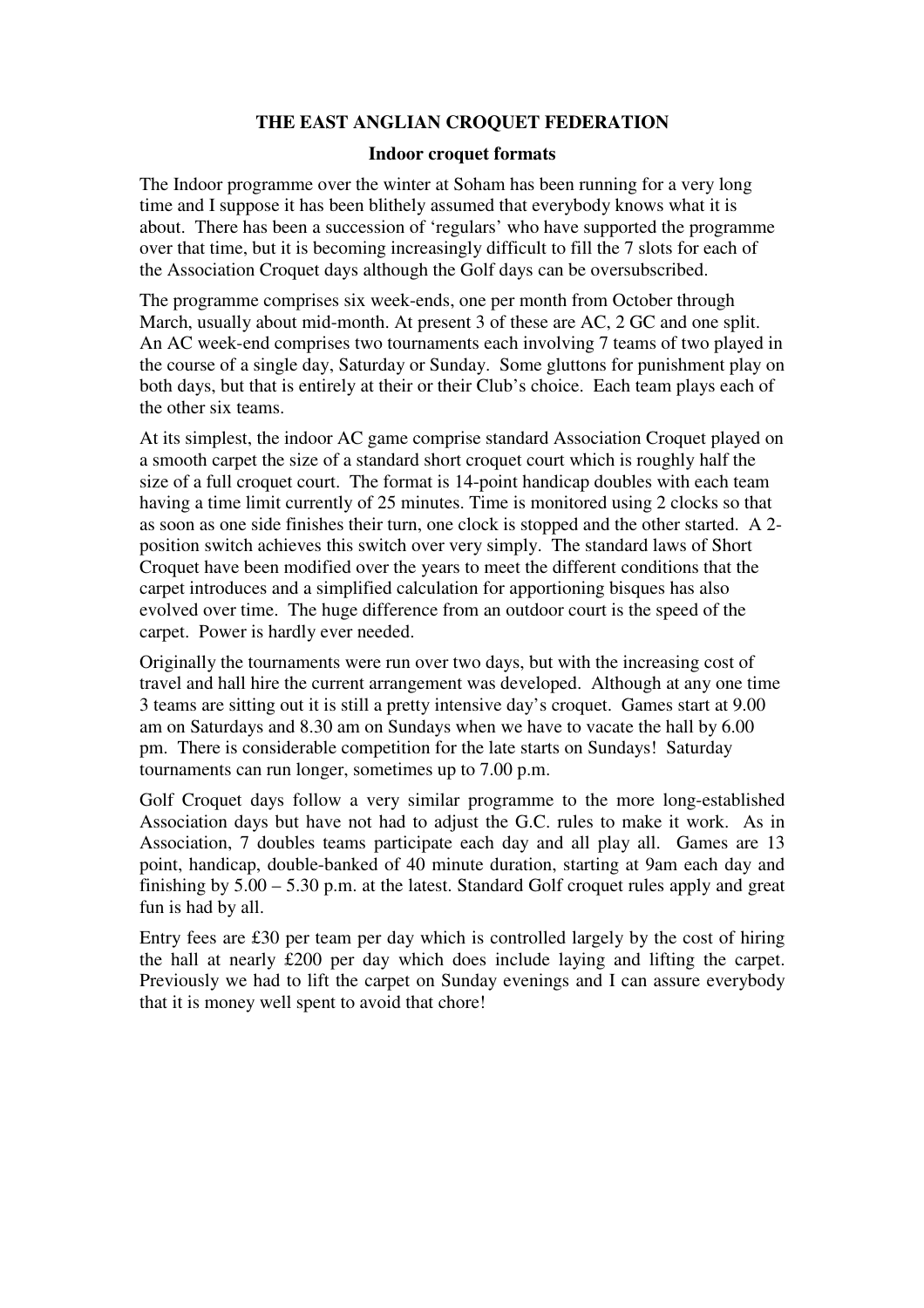# **THE EAST ANGLIAN CROQUET FEDERATION**

### **Rules of Doubles Speed Croquet (Association)**

This is a timed version of Short Croquet (see the Laws p.57 App.5) and the laws of handicap doubles play apply, subject to the following modifications:

1. **Handicaps.** Each side is entitled to a number of bisques, or is required to make a number of mandatory peels as given in the schedule of Bisques and Mandatory Peels on the next page.

If both sides are entitled to bisques they receive the appropriate number as in full bisque handicap play. No bisques may be used by a side once they have run out of time.

In addition, each side containing a -2 handicap player shall have 3 minutes deducted from its time allowance for each -2 handicap player in the side, a similar time being added to its opponent's time allowance. A side incurring 3 mandatory peels will forfeit a further 2½ minutes which will be added to the opponents' time allowance.

- 2. **Ordinary Peels.** In handicap doubles a player may not peel the partner's ball through more than two hoops.
- 3. **Mandatory Peels.** Either ball of a side may be peeled by its partner ball to count as a mandatory peel. When the number of mandatory peels outstanding is equal to the number of hoop points remaining to be scored by the side no point can be scored by running a hoop.

If an opponent's ball is peeled and the number of that side's mandatory peels is equal to the number of points remaining to be scored, then that side's outstanding mandatory peels are reduced by one for each peel made on his ball. One point is deducted from a side for every mandatory peel not made.

- 4. **Pegging Out.** Law 38 applies. If an adversary's rover ball is pegged out when that side has mandatory peels outstanding, all those peels are cancelled.
- 5. **Wiring Lift.** Law 13 applies as in normal Association Croquet
- 6. **Timing**. Each game will be allocated a specific time and each team has half that time. The clock for the team in play will be stopped when the striker and partner have quit the carpet at the end of the turn, having replaced all balls in their legal positions. The opponents' clock will be switched on at the same time. However, an opponent may come on to the carpet and start his/her turn after the team in play has played the last shot of its turn whether clips and balls have been replaced or not. **An exception to this concession is that if the opponents are down to single shots having run out of time, then the new striker's clock is started as soon as he/she steps onto the court.**
- 7. **Time.** When Time is called the striker has, in that turn, one more shot, which may be a croquet, but with no continuation stroke. For all subsequent turns, only single ball shots are allowed (no croquets). These conditions apply for the second side as well as the first. Hoop and peg points may be scored and lifts claimed. A time limit of 10 seconds is placed on these single ball shots.
- 8. **Score.** If the score is level when both sides have run out of time the result is a draw. It may be appropriate to appoint a 'Referee in Charge' to monitor the end of tight games in critical situations.
- 9. **Baulks**. A and B baulks extend from corners 1 and 3 to hoops 1 and 3 respectively, not the centre-line.
- 10. **Stopping the Clocks. Timekeepers should stop the clocks only at the strikers request if the** striker has to wait for a double-banked game, if a referee is called on, until he has adjudicated, or is ready for the stroke to be played. **Whilst clocks are stopped, players must not discuss tactics with a partner or adjust the position of balls. If this occurs, clocks will be started.**